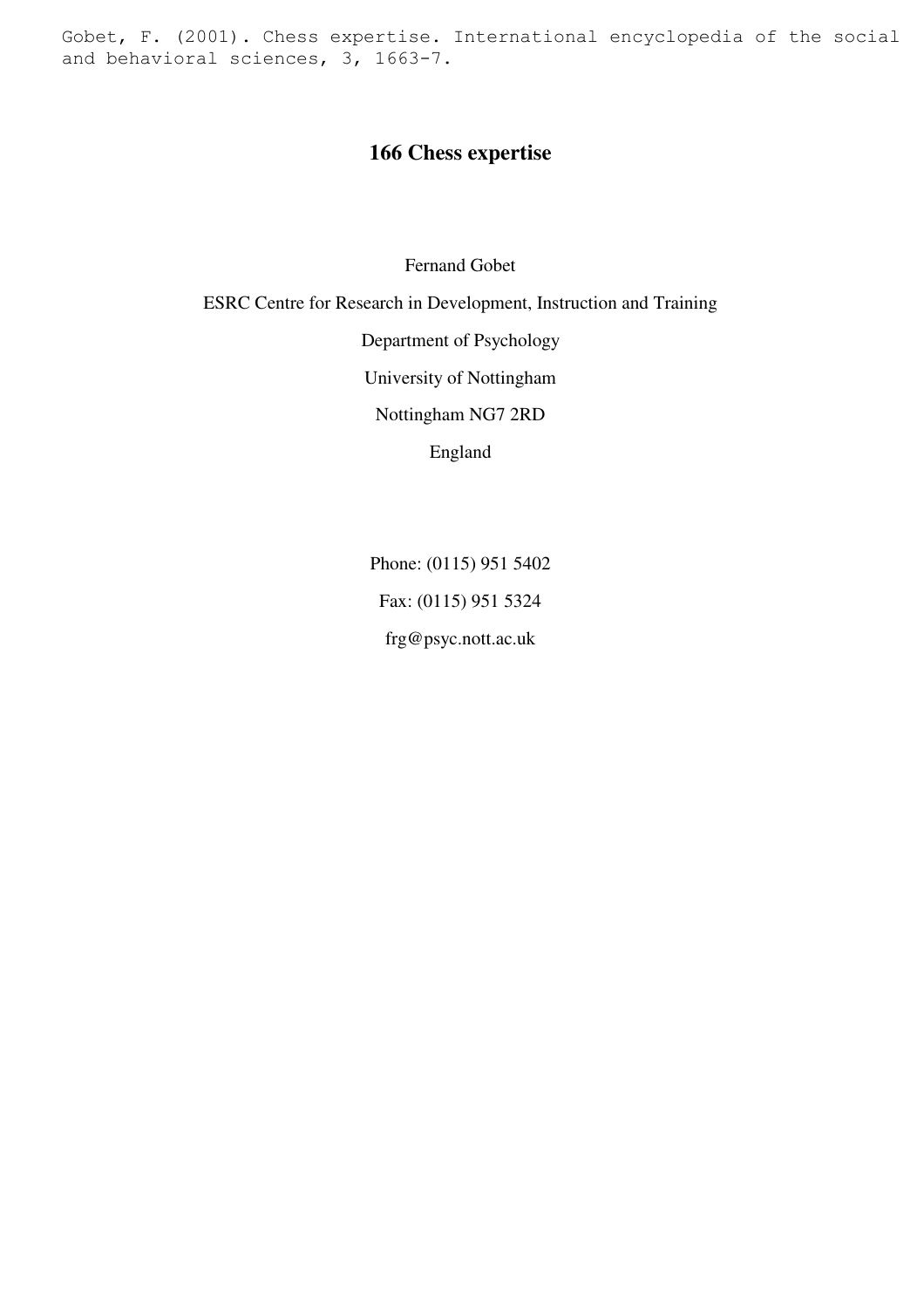# **166 Chess Expertise**

Fernand Gobet

#### **Introduction**

Expertise may be defined as the ability of some individuals to perform at levels vastly superior to the majority. For historical and scientific reasons, research on chess expertise has played a major role in the study of expertise in general.

 The first reason is that chess itself has a very long history (the modern form of western chess goes back to the 16th century). This has made possible an extensive study of the game, leading to the development of several "theories" about the proper way to play by leading players such as Steinitz, Nimzowitch, and Euwe. Next, the rules of chess offer a well-specified and constrained environment, that is easily formalizable. Chess is also a game flexible enough to allow multiple experimental manipulations. In addition, the presence of a rating system (the Elo system) allows one to estimate players' skill quantitatively and precisely. Compared to most other domains of expertise, this ability to measure skill is a definite advantage. Contrast this situation with, for example, the study of experts in physics or medicine, where researchers have to use very rough classifications such as novice, intermediate, and expert. Finally, there has been rich cross-fertilization between psychological research on chess expertise and research in formal fields like computer science and mathematics.

# **Chess in the Formal Sciences**

Rather unsurprisingly, chess has been a favorite subject of study in the formal sciences. On several occasions, chess has been used to explore aspects of game theory; in a celebrated paper published in 1912, Zermolo formalized the concept of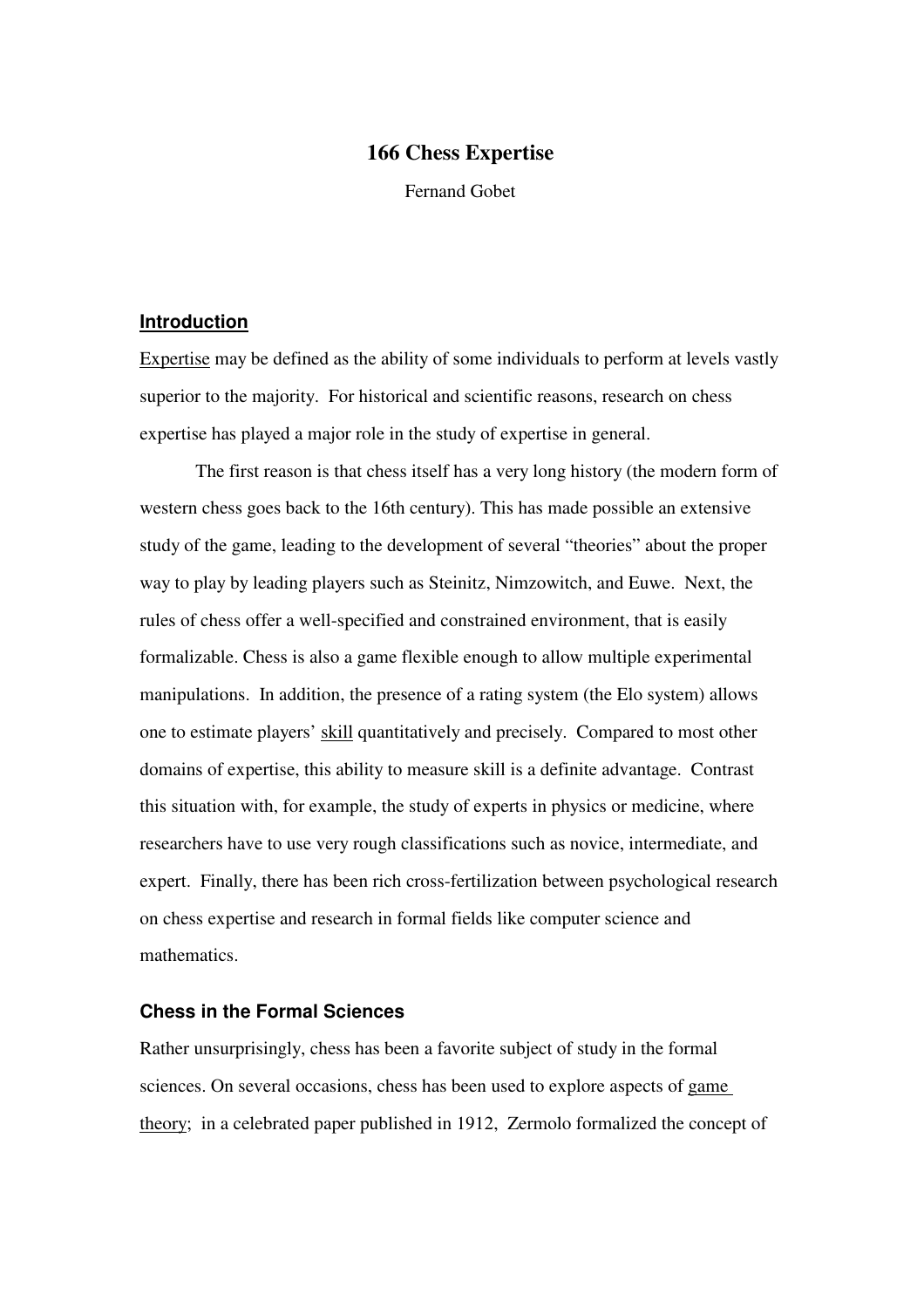*game tree* and introduced the method of *backwards induction* with reference to chess. The game has also been of interest to mathematicians, for example in the field of combinatorics. However, most of the research has been made in artificial intelligence and computer science. If one ignores chess automata, most of which turned out to be fraudulent, computer chess started in earnest in 1949 with Shannon's paper describing a computer program able to play an entire game, either by full search to a specified depth or by selective search. Since that seminal work, researchers have extensively explored various techniques for improving the efficiency of search algorithms or to make search more selective (see Newell & Simon, 1972, or Levy & Newborn, 1991). The crowning achievement of the quest for efficient search algorithms (the so-called "brute-force" approach) was the development of Deep Blue, the first computer to beat a world champion in an official match. Deep Blue's special-purpose hardware allowed it to consider up to 200 million positions per second. By contrast, a nice example of the selective-search approach is a program written by Pitrat (1977), which uses heuristics to cut the search tree down to the same size as humans' (about 100 positions). Recently, computer chess has seen a strong interest in database theory and in the development and testing of machine-learning algorithms.

# **Chess in the Social and Behavioral Sciences**

Expert behavior in chess has attracted the attention of various social and behavioral sciences, including psychoanalysis, psychiatry, and sociology. Questions such as "Does extreme practice of a skill lead to madness?", "Why are women weaker than men at chess?", "Can oedipal pulsions lead to creativity?", "Why is there a high proportion of Jews among top players?" have been asked in these fields, although the answers offered are often controversial (Dextreit & Engel , 1981; Holding, 1985). In addition, chess has sometimes been used not as an object of study, but as a model. Two examples may suffice. In philosophy, Lasker developed a philosophical system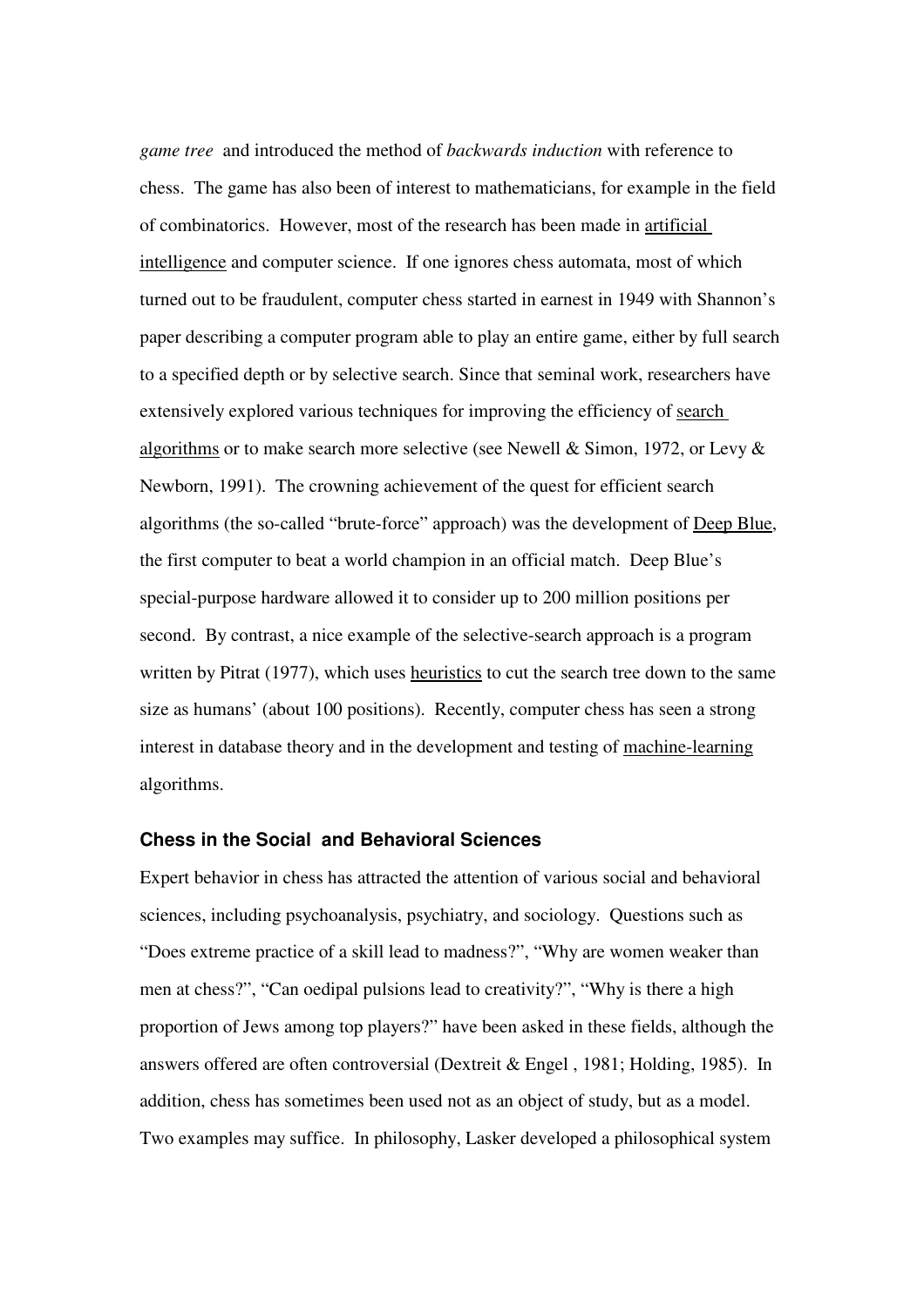(machology) based on the element of fight extant in a chess game. In linguistics, De Saussure made regular use of chess to illustrate the rule-like character of language. For instance, he drew an analogy between a chess game and the synchronic analysis of language: if somebody walks into a room where a chess game is being played, they can study and understand the position without knowing the moves leading to it.

## **Psychological Studies of Chess Expertise**

However, in none of the social and behavioral sciences mentioned above has chess had such an impact as in psychology, where it has been used as a standard task environment for exploring expertise (Simon & Chase, 1973). Several concepts, such as progressive deepening and selective search, and several experimental techniques, such as the use of verbal protocols and the use of recall tasks to study expertise, have their main source in chess research.

## **Brief History of Psychological Research**

The first psychological investigation of chess expertise was carried out at the end of the 19th century by Binet, who was interested in masters' ability to play a game, or even several games, without seeing the board. This work, using questionnaires and focusing on the search for chess players' hypothetical, and probably non-existent, concrete visual memory, does not have much impact nowadays. Nor does the work carried out in 1927 by Djakow, Petrowski and Rudik, who were the first psychologists to bring chess players into the laboratory. These Russians scientists, who gave a battery of psychometric tests to their subjects, were interested in the question of chess talent. Their tests measured various "faculties of mind", such as memory, attention, or combination power. It turned out that chess masters did not differ from lay-people on most of these tests, the exception being tasks of visual memory where the stimuli bear a strong resemblance to chess boards.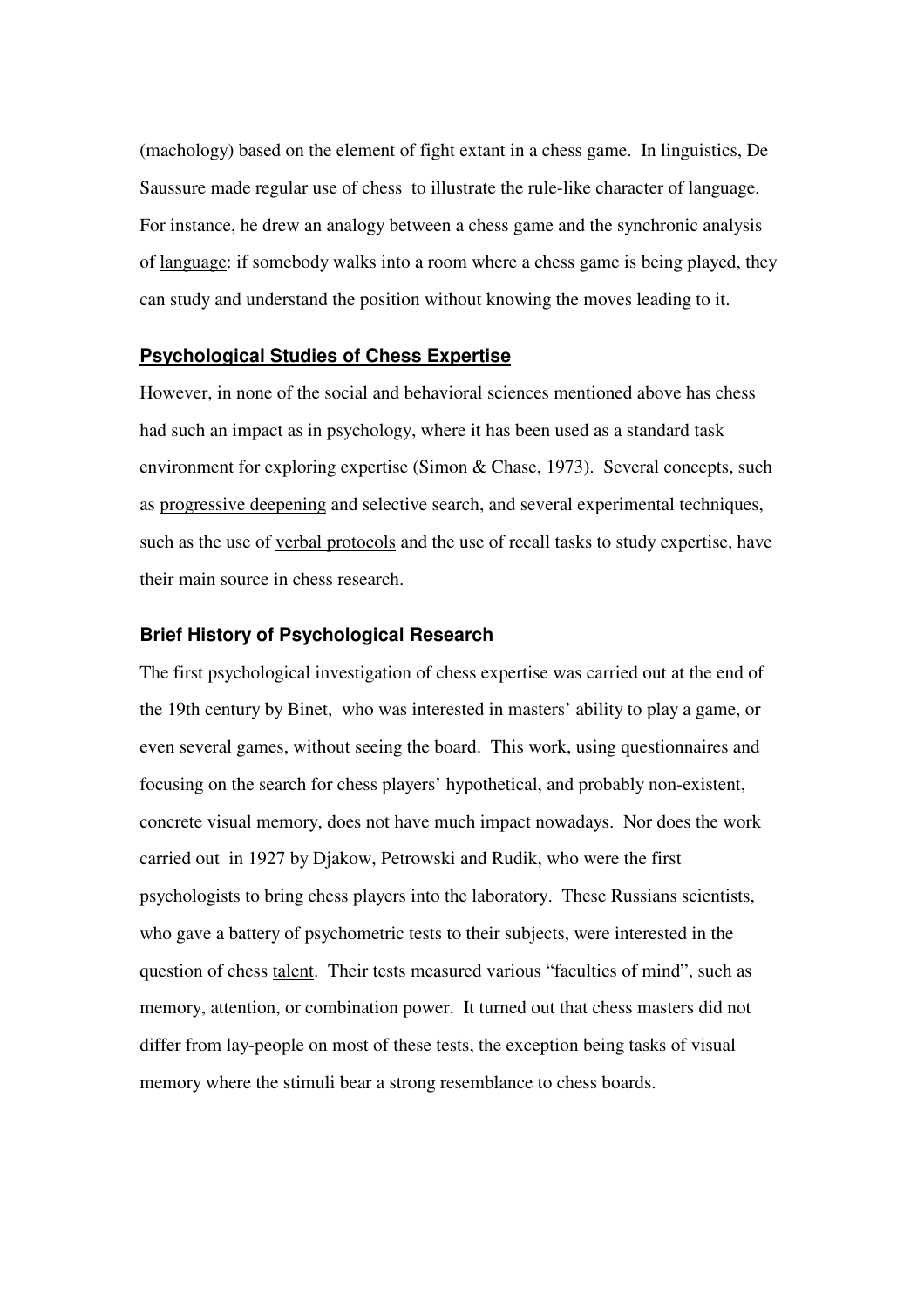The next wave of research on chess psychology had a huge impact on expertise research and on cognitive psychology in general. It was the work of a single man, the Dutch psychologist and chess master Adriaan De Groot. In his doctoral thesis (1946), De Groot introduced two key methods (recall of briefly-presented positions, and analysis of verbal protocols collected during problem solving), which allowed him to uncover several key determinants of expertise. First, players of all levels are highly selective in their search. Even top-level players do not search much more than about one hundred positions during a fifteen-minute deliberation. Second, there exist almost no differences between the search behavior of world-class grandmasters and that of weaker players, as far as measures such as depth of search, breadth of search, or branching factor are concerned. Third, players of all levels visit the same variation several times when choosing a move, a phenomenon De Groot called *progressive deepening.* This behavior allows cognitive systems of limited capacity, such as those of humans, both to propagate information from a given branch of the search tree to other branches, and to overcome the limits of short-term memory (De Groot & Gobet, 1996). Fourth, masters are able to zoom into the key features of the problem at hand very rapidly. Fifth, chess masters normally judge a position based on a single feature, which can be either static (e.g., material balance) or dynamic (e.g., potential actions). This is in sharp contrast to computer programs, which typically use a polynomial function to combine a large number of features (Levy & Newborn, 1991). Sixth, chess masters have a remarkable memory for meaningful material taken from their domain, even when this material is presented for just a few seconds.

 De Groot's work, and through it the ideas of the German psychologist Otto Selz, was important in shaping the revolution in cognitive psychology (Newell  $\&$ Simon, 1972). As the cornerstone of most current research on expert behavior, it has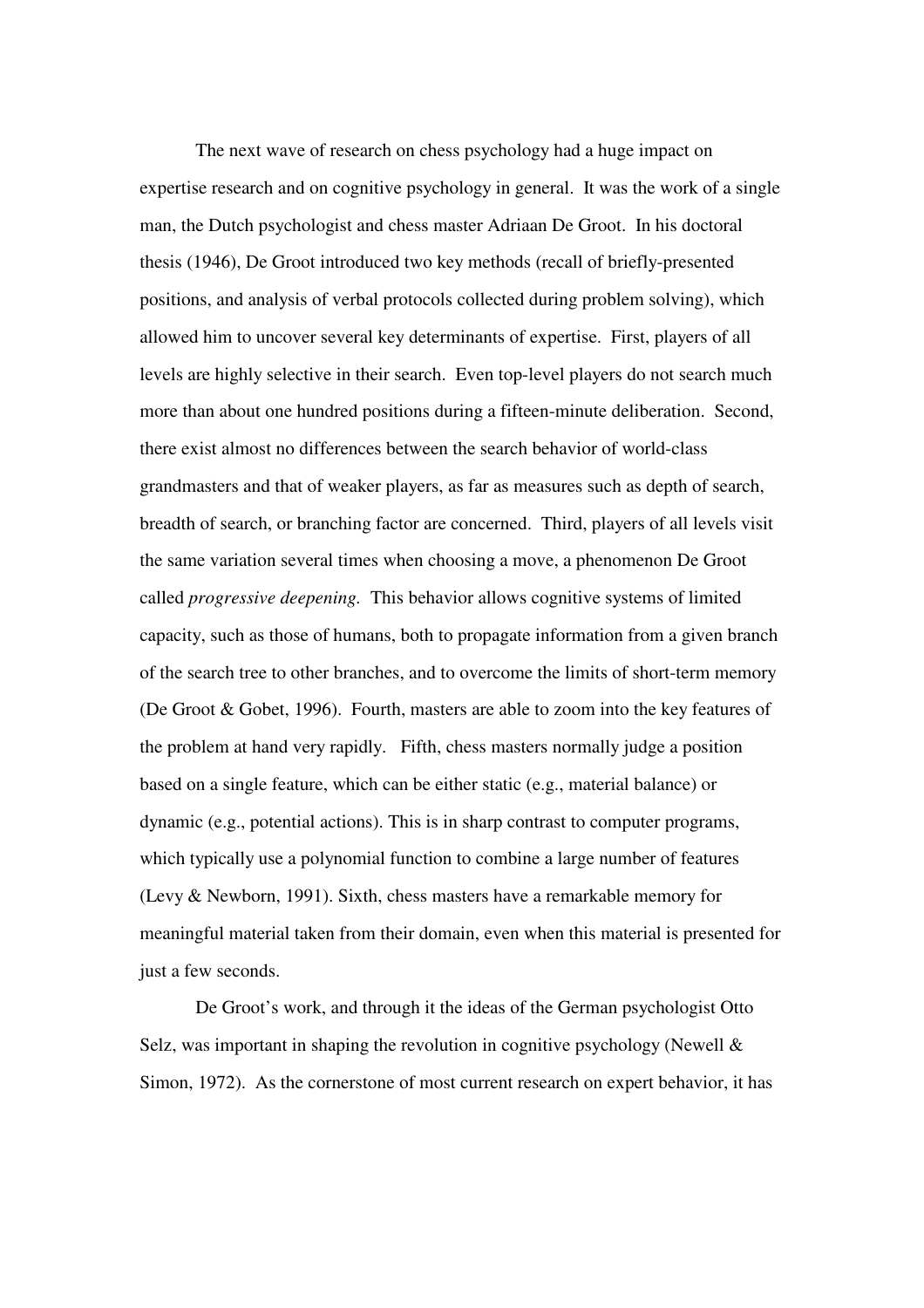spawned a large number of empirical studies, the most important of which are reviewed in the next section.

#### **Key Empirical Results**

It is common to organize chess research along the following lines: perception; memory; knowledge; look-ahead search; and general intelligence. Research on *perception* has confirmed De Groot's earlier results, and has shown that players can identify, and memorize, critical patterns in a position even with presentation times below one second. Automatization also affects lower levels of perception: as shown by Saariluoma (1995), the speed with which chess pieces are recognized is a function of the level of expertise. Finally, eye-tracking studies have shown that chess masters have faster eye movements, cover more of the important squares on the board, and tend to look at the intersection of squares more often than weaker players (De Groot & Gobet, 1996).

 Empirical studies on *memory* have shown that chess players' performance is mediated by variables such as depth of processing, presentation time, typicality, level of randomization, and age (for reviews, see Holding, 1985; Saariluoma, 1995; or Gobet, 1998). Interestingly, and contrary to widely held opinion, masters' superiority is maintained with briefly-presented positions, even after their semantics have been destroyed by randomizing the location of pieces (Gobet & Simon, in press). While the effect is small, it is also reliable, and has been found in other domains of expertise such as programming and music.

 As witnessed by the formidable time chess masters spend studying books and analyzing games, *knowledge* plays an important role in chess expertise. Several researchers have attempted to study knowledge directly, using techniques such as sorting experiments, questionnaires, and verbal reports. There is evidence that expertise correlates both with qualitative organization of knowledge and with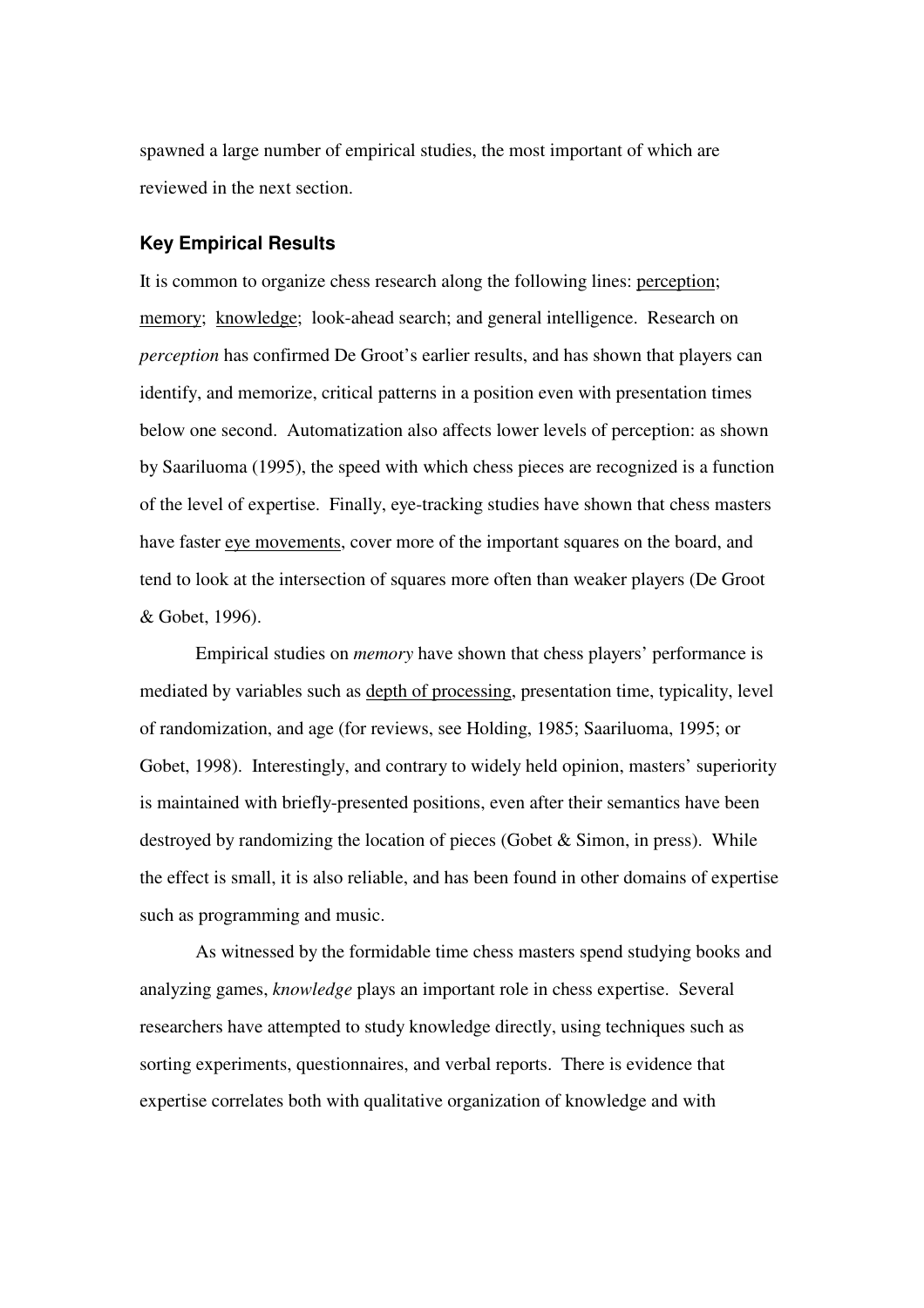quantitative amount of information stored (Freyhoff et al., 1992), reflecting findings of other domains of expertise, such as physics.

 While De Groot's statistics about *problem solving* have in most cases withstood the test of time, subsequent research has identified a few skill differences. In particular, it has been found that depth of look-ahead search varies as a function of skill (e.g., Saariluoma, 1995), although the effect is rather small.

 Several studies have addressed the question of whether *intelligence* correlates with chess skill. The general conclusion is that there is a correlation with tests measuring general intelligence, but not with tests measuring visuo-spatial intelligence (Doll & Mayer, 1987). From these studies, it is unclear whether chess practice develops aspects of intelligence measured in IQ tests (a good candidate explanation would be ability to think under time pressure), whether attainment of a high skill requires superior intelligence, or whether both intelligence and chess skill are causally related to a third variable, such as an ability to concentrate for long periods.

 Finally, chess has been a useful domain for studying the cognitive processes that support outstanding skill in problem solving across the life span. In particular, chess has been useful in identifying compensatory mechanisms used by older adults to allow high-level performance in spite of age-related declines in perceptual, memory, and cognitive abilities (Charness, 1981).

## **Theories of Problem Solving**

Given the rich set of empirical data generated by chess research, it is not surprising that chess has produced several theories of expertise. It is convenient to present these theories as mainly addressing either problem solving or memory, although they often aim at a general characterization.

 The first theory devoted primarily to problem-solving behavior in chess is De Groot's (1946) elaboration of Otto Selz's framework of productive thinking. Selz proposed that thinking is a continuous activity that can be described as a linear chain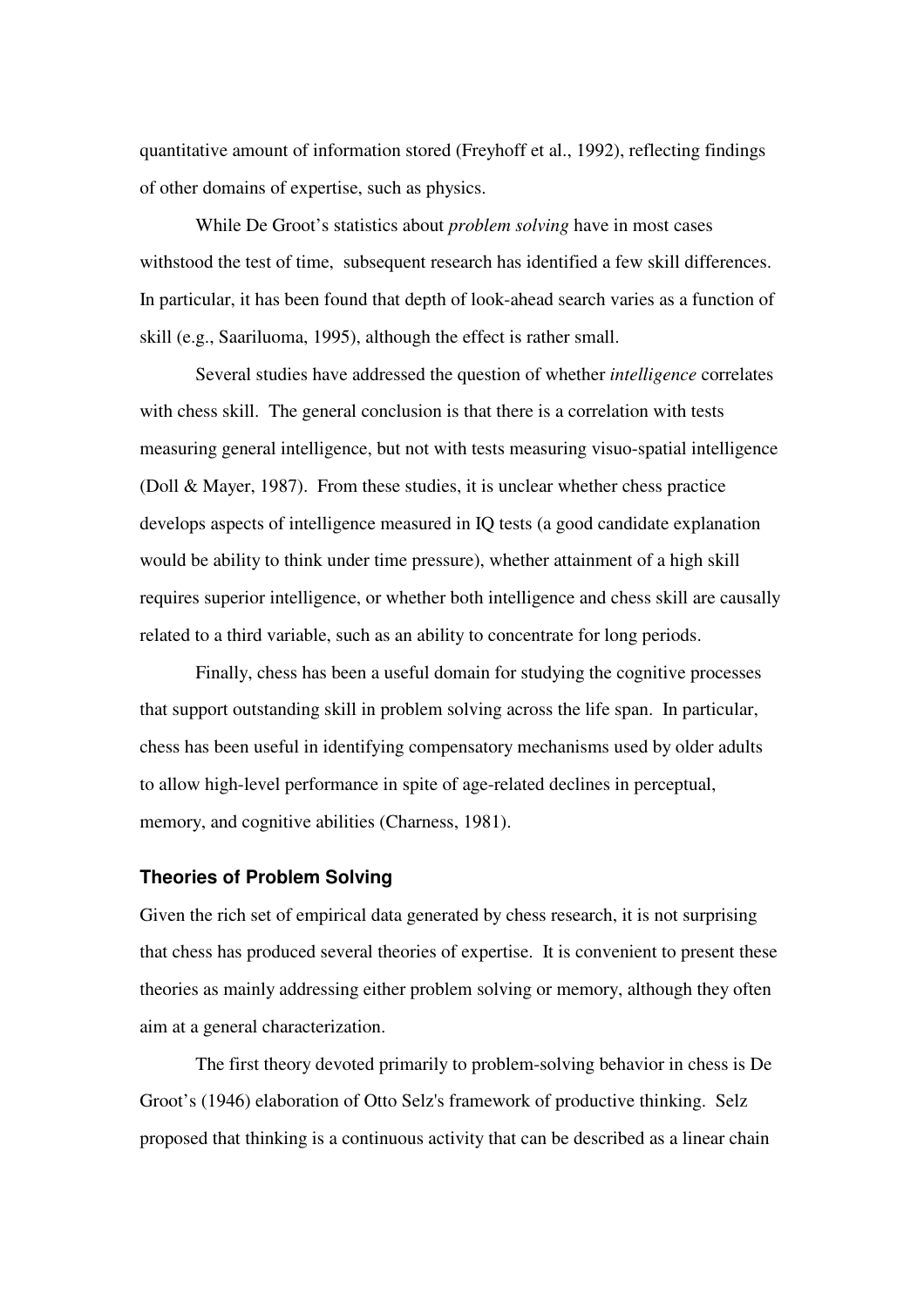of operations. De Groot showed that this framework was, with a few extensions and modifications, quite successful in accounting for chess thinking. As anticipated by Selz, players often use a hierarchy of subsidiary methods, which relates to Newell and Simon's (1972) means-end analysis. For De Groot (1946) a necessary condition for becoming a chess master is the construction through experience of two things: a highly developed and specific mode of perception, and a system of reproductory methods stored in memory. Chess players' memory can be separated into *knowledge* (knowing that...) and *intuitive experience* (knowing how...).

 Selz's description of thought as a sequence of operations is also apparent in the formal models developed by the Carnegie Mellon research group centered around Herbert Simon (this research is summarized in Newell & Simon, 1972). Two computer programs (written by Newell, Shaw & Simon in 1963, and by Baylor & Simon in 1966, respectively) implemented the idea of selective search made possible by the use of heuristics. Another model, developed by Newell and Simon in 1965, used the evaluation obtained at the end of a branch to formulate six principles that dictate the generation of moves and sequences of moves. Several of these ideas have been recently combined with the chunking theory (see below) in a probabilistic model of chess thinking (Gobet, 1997).

 Two informal theories have also been influential in research on expertise. Holding's (1985) theory emphasizes the role of search and knowledge and suggests that human experts search in ways similar to computers. The theory discussed by Saariluoma (1995) proposes that players, while thinking about a position, access goalpositions by apperception—that is, conceptual perception. They then try to close the path between the problem position and the goal-position. When this is not possible, the problem space is restructured. Thus, chess thinking may be described as a sequence of apperception-restructuration cycles, which make it possible to find solutions with only limited search.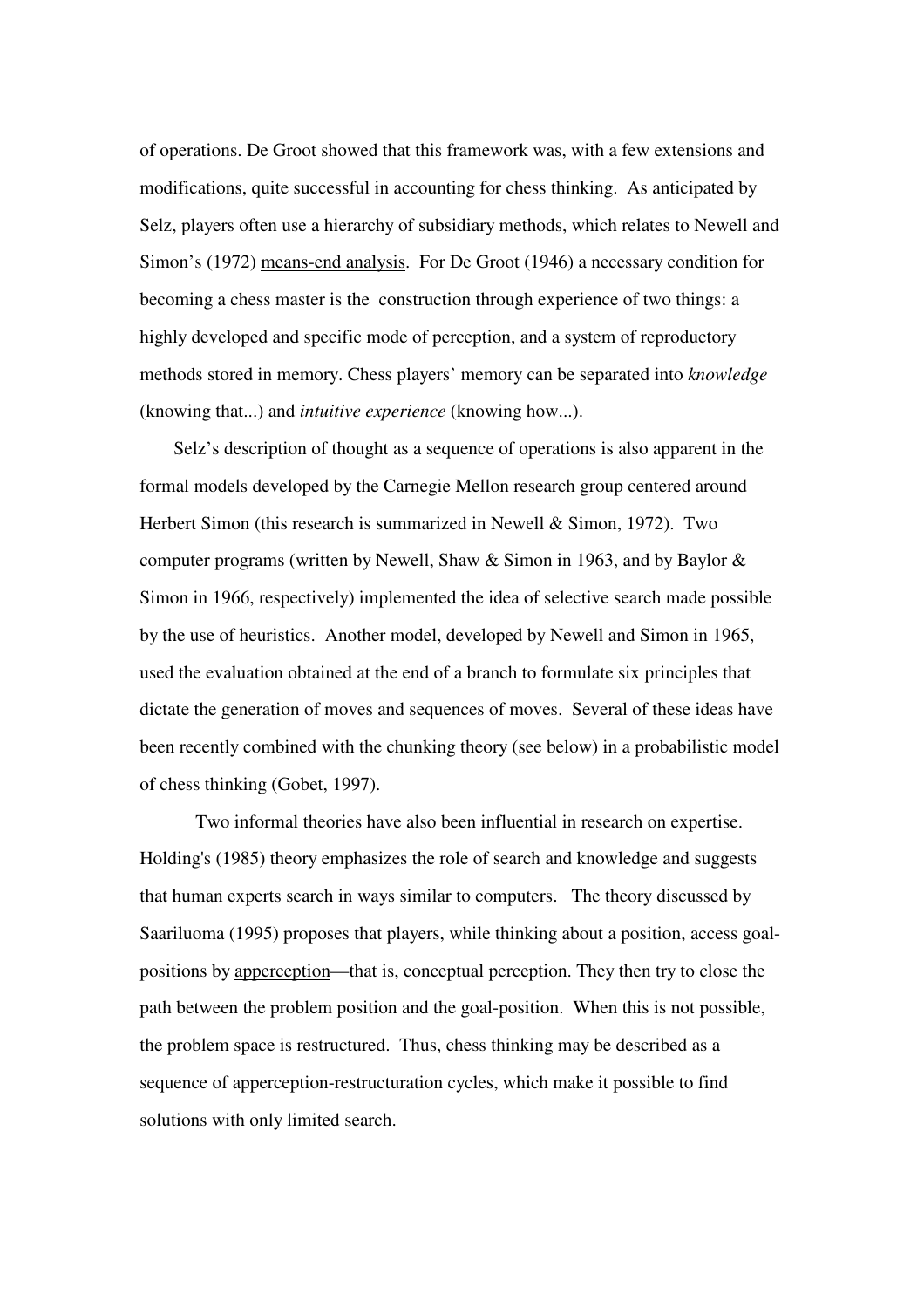While these theories differ in their emphasis and in their specificity, going from formal computer programs to informal verbal theories, they also share a few important assumptions: they all emphasize the role of knowledge in problem solving and the high selectivity of human search.

### **Theories of Memory**

One can identify four major theories of chess perception and memory in chess expertise (Gobet, 1998). The most influential of them is Simon and Chase's (1973) *chunking theory*, which proposes that experts acquire a vast database of chunks (perceptual patterns that can be used as units) giving access to semantic memory and to procedural memory. Subsets of the chunking theory were implemented in 1973 in a computer program by Gilmartin and Simon. Based on extrapolations from the simulations, it was estimated that between 10,000 and 100,000 chunks are necessary to reach a high level of expertise. However, some weaknesses of chunking theory were uncovered by later research, mainly the fact that it underestimates storage into long-term memory (LTM), and that it underestimates the role of high-level structures such as schemata (Charness, 1976; Holding, 1985).

 Several attempts have been made to repair these theoretical weaknesses, while still accounting for the data that chunking theory successfully explained. Holding (1985) is representative of a group of researchers emphasizing the role of high-level knowledge structures, such as schemata or prototypes. In opposition to the simple and specific structures proposed by Chase and Simon, Holding emphasizes that chess masters' memories are richly organized and general. Emphasis is also given to metaknowledge, which consists of principles for efficient search and evaluation of positions.

 Ericsson and Kintsch's (1995) long-term working memory theory emphasizes that experts in various fields, including chess, can encode information into LTM more rapidly than had been postulated by traditional models of human memory. In the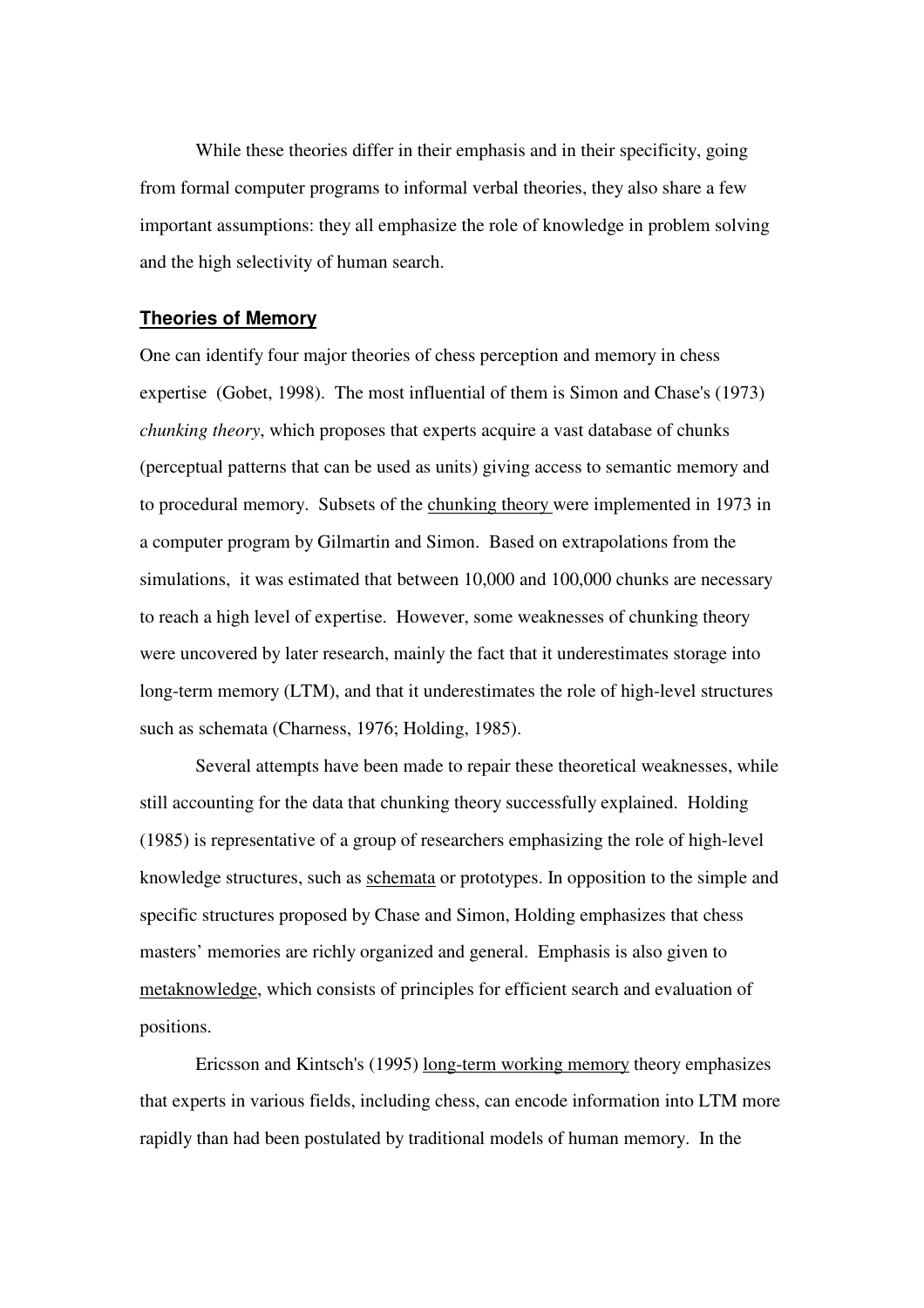spirit of Selz and Newell and Simon's (1972) approaches, this theory views cognitive processes as a sequence of stable states representing end products of processing. Through acquired memory skills, these end products can be stored in LTM and can be accessed from short-term memory by means of retrieval cues. Two intertwined mechanisms allow rapid storage into LTM. The first mechanism allows encoding through a hierarchical retrieval structure; in the case of chess, the retrieval structure corresponds to the 64 squares of the board. The second mechanism allows encoding through knowledge-based associations that elaborate patterns and schemata stored in LTM. Ericsson and Kintsch suggest that these two mechanisms account for chess masters' excellent memory for chess material, as well as for their ability to plan and to evaluate alternative sequences of moves.

Gobet and Simon's (in press) template theory proposes that patterns recurring often in players' practice and study lead to the creation of more complex data structures, called templates. As with classical schemata, templates have both a core (containing the same information as chunks), and slots, where variable information can be stored. The template theory is implemented as a computer program, which acquires chunks in an unsupervised way by scanning a large database of master games. The program can simulate various data from perception, such as players' eye movements during the first five seconds of presentation of a position, and from memory, such as the role of presentation time on memory recall. A version of the program also plays (poorly) by pure pattern recognition.

 One of the important challenges facing researchers in the field is to provide a coherent and integrated picture of chess thinking, combining simple perceptual structures such as Chase and Simon's chunks with more complex structures such as schemata. Long-term working memory and template theory can be seen as attempts to address this challenge.

# **Future Lines of Research**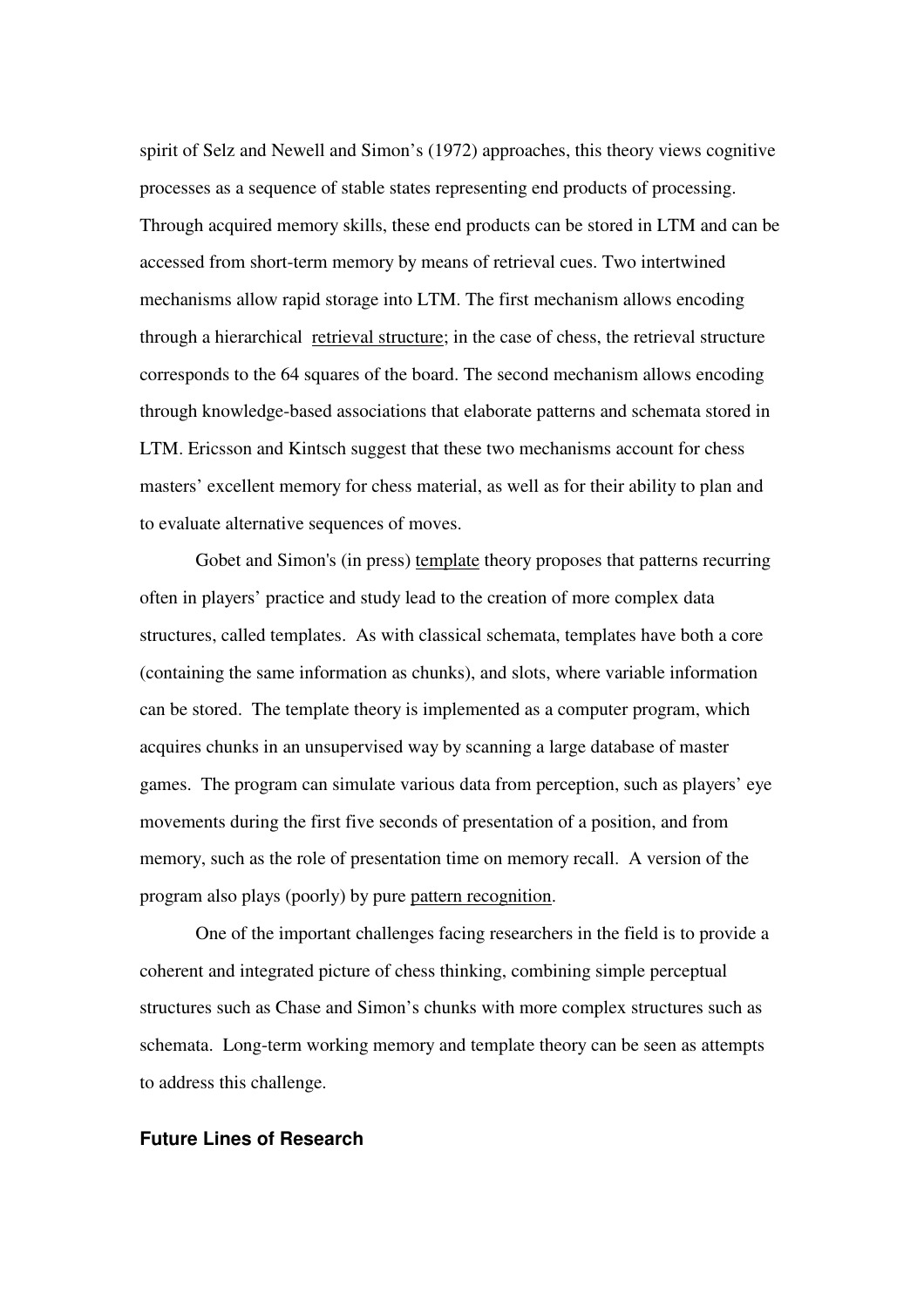Chess expertise has been extensively studied in the past (more research has been done in psychology about chess than about all other games put together), and it is likely that this will continue in the future. In most cases, results from chess research can be generalized to other domains of expertise. While scientific understanding of expertise has grown substantially through a large number of experiments and through a wealth of theoretical developments, there is still no single theory able both to account for most of the empirical data and to simulate human behavior by playing chess at a highlevel of expertise. With the rapid progress in artificial intelligence and computer science, which have already produced grandmaster-level programs by brute force, it is however realistic to expect such a theory within a decade or two. In addition to this effort in computer modelling, a main research domain is likely to be neuropsychological investigation using brain imaging techniques to study the biological substrate of chess expertise.

(See also: Expert Memory, Psychology of; Short-Term Memory, Cognitive Psychology of; Working Memory, Psychology of; Protocol Analysis, in Psychology; Medical Expertise, Cognitive Psychology of; Physics Expertise, Cognitive Psychology of)

#### **Bibliography**

- Charness, N. (1976). Memory for chess positions: Resistance to interference. *Journal of Experimental Psychology: Human Learning and Memory, 2*, 641-653.
- Charness, N. (1981). Aging and skilled problem solving. *Journal of Experimental Psychology: General, 110,* 21-38.
- De Groot, A. D. (1946). *Het denken van den schaker*. Amsterdam: Noord Hollandsche. Translated as: De Groot, A. D. (1978). *Thought and choice in chess*. (2nd ed.). The Hague: Mouton Publishers.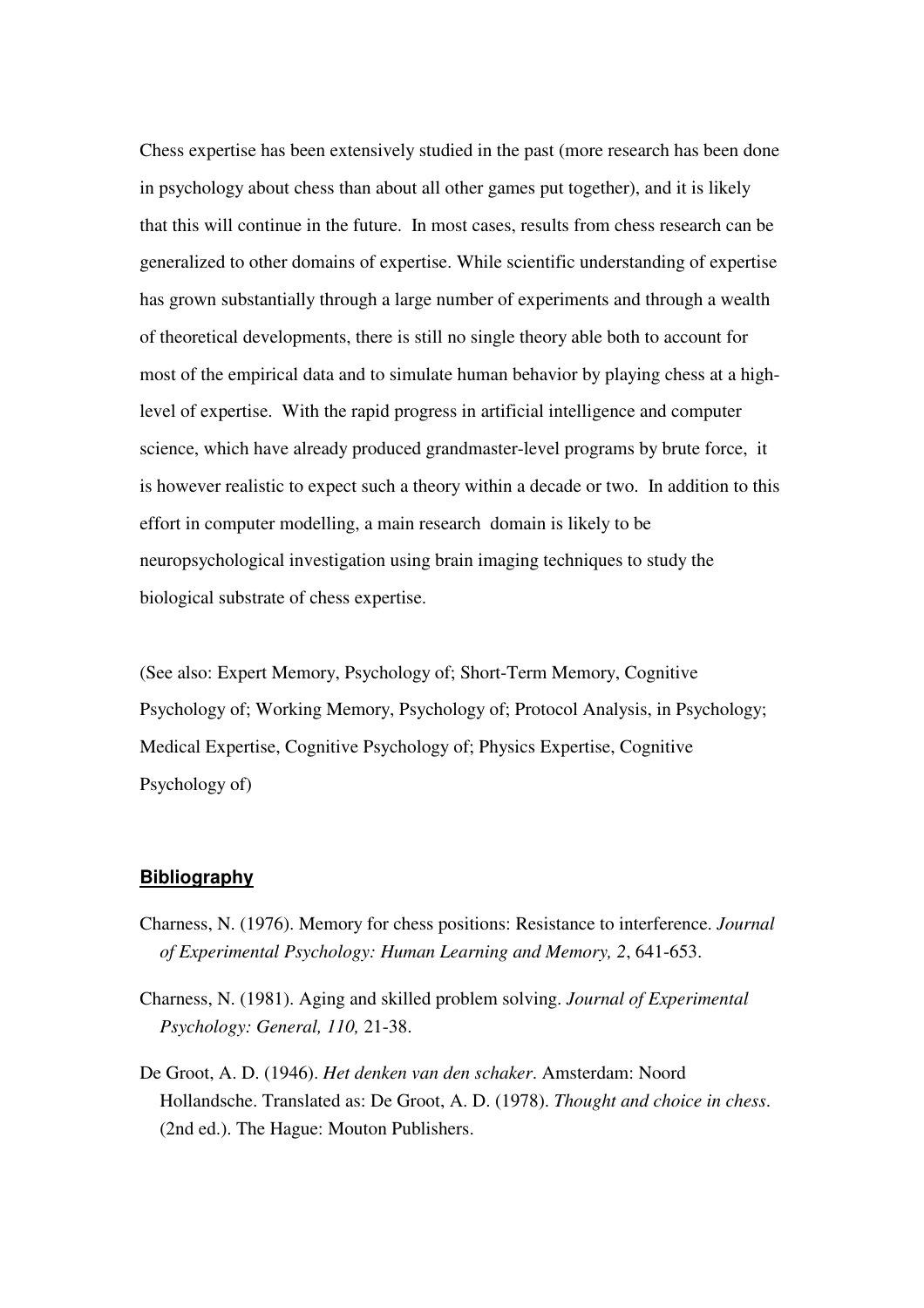- De Groot, A. D., & Gobet, F. (1996). *Perception and memory in chess.* Assen: Van Gorcum.
- Dextreit, J., & Engel, N. (1981). *Jeu d'échecs et sciences humaines* [Chess and human sciences]. Paris: Payot.
- Doll, J., & Mayer, U. (1987). Intelligenz und Schachleistung—eine Untersuchung an Schachexperten. [Intelligence and performance in chess—a study with chess experts]. *Psychologische Beiträge, 29*, 270-289.
- Ericsson, K. A., & Kintsch, W. (1995). Long-term working memory. *Psychological Review, 102*, 211-245.
- Freyhoff, H., Gruber, H., & Ziegler, A. (1992). Expertise and hierarchical knowledge representation in chess. *Psychological Research, 54*, 32-37.
- Gobet, F. (1997). A pattern-recognition theory of search in expert problem solving. *Thinking and Reasoning*, *3,* 291-313.
- Gobet, F. (1998). Expert memory: A comparison of four theories. *Cognition, 66*, 115-152.
- Gobet, F. & Simon, H. A. (in press). Five seconds or sixty? Presentation time in expert memory. *Cognitive Science.*
- Holding, D. H. (1985). *The psychology of chess skill*. Hillsdale, NJ: Erlbaum.
- Levy, D., & Newborn, M. (1991). *How computers play chess*. New York: Freeman.
- Newell, A., & Simon, H. A. (1972). *Human problem solving*. Englewood Cliffs, NJ: Prentice-Hall.
- Pitrat, J. (1977). A chess combination program which uses plans. *Artificial Intelligence, 8*, 275-321.
- Saariluoma, P. (1995). *Chess players' thinking.* London: Routlege.
- Simon, H. A., & Chase, W. G. (1973). Skill in chess. *American Scientist, 61*, 393- 403.